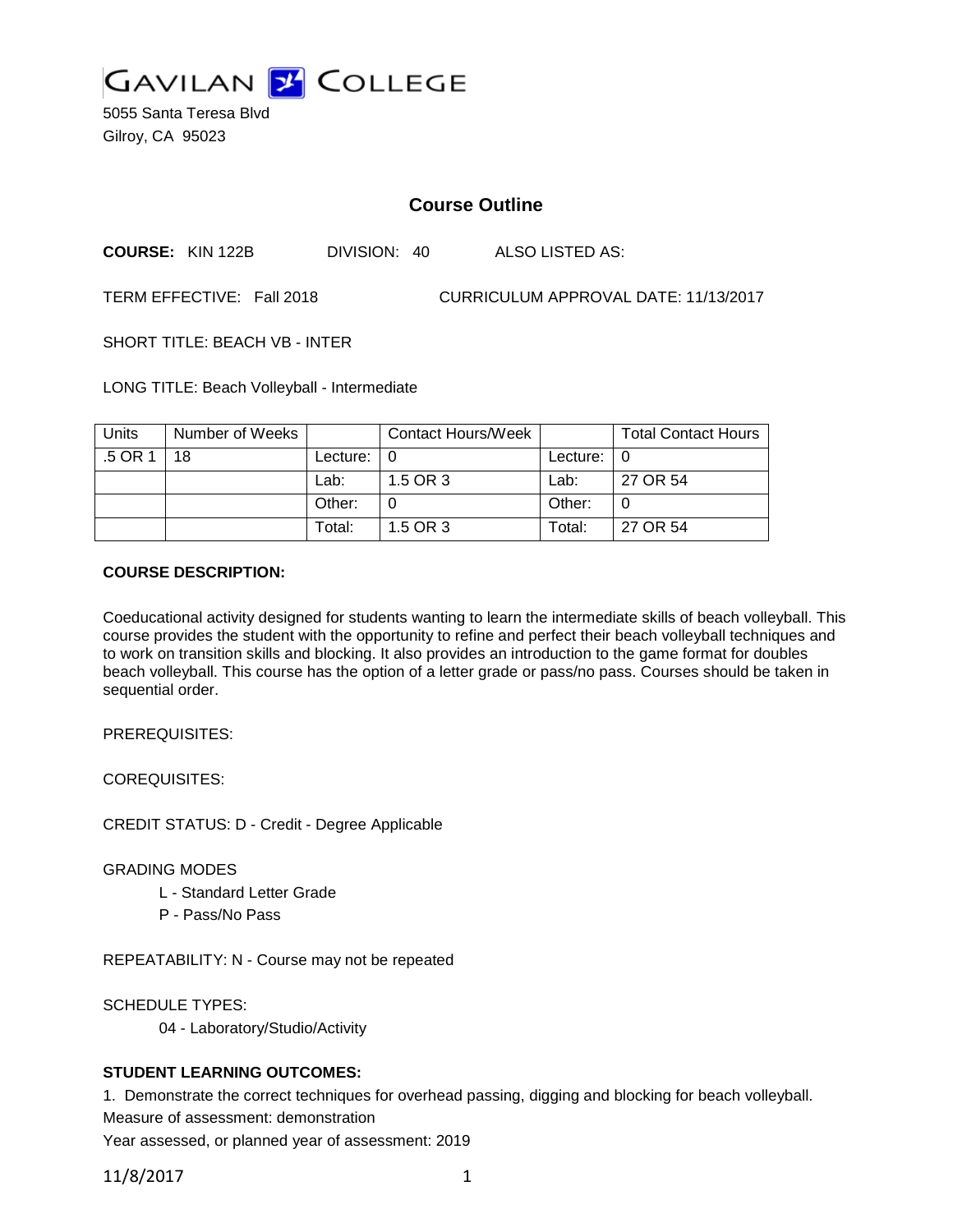Semester: Spring

2. Develop and demonstrate an array of beach volleyball spike techniques (shots).

Measure of assessment: discussion, exam, demonstration

Year assessed, or planned year of assessment: 2019

# **CONTENT, STUDENT PERFORMANCE OBJECTIVES, OUT-OF-CLASS ASSIGNMENTS**

Curriculum Approval Date: 11/13/2017

### 4.5 - 9 Hours

Content: Course overview, including learning outcomes, course requirements and grading. Introduce several beach volleyball conditioning drills. Review passing and introduce the overhand pass - hand position and body position. Discuss when and why each of these passes would be utilized when playing beach volleyball. Introduce digging, including the stance and footwork used in beach volleyball. Incorporate these skills using a variety of practice drills. Discuss the beach volleyball rules related to the overhand pass and dig.

Student Performance Objectives: Demonstrate the proper techniques for the overhand pass. Explain when and why the overhand pass vs. the underhand pass would be used when playing beach volleyball. Explain the beach volleyball rules related to the overhand pass and dig. Participate in class activities.

### 4.5 - 9 Hours

Content: Review the overhand pass and the dig as well as the underhand and overhand serve. Introduce the following serves: jump serve, floater and top spin. Incorporate transition of skills into practice opportunities. Continue to work on skill building by incorporating a variety of beach volleyball activities which allow the students to practice all skills learned to date.

Student Performance Objectives: Demonstrate the jump serve, floater and top spin serves. Utilize a variety of serves during class drills. Participate in class activities.

# 4.5 - 9 Hours

Content: Review all skills learned to date. Review setting and hitting and incorporate the transition of skills, such as passing to hitting or passing to setting, into a variety of drills, such as the Triangle Warm-Up Drill or Pepper to practice one's beach volleyball skills. Introduce tipping, roll shots, and cut shots into the hitting drills. Discuss the beach volleyball rules related to tipping, roll shots, and cut shots. Presentation on blocking, including hand and arm positioning and footwork as it relates to playing in the sand. Discuss the beach volleyball rules related to blocking.

Student Performance Objectives: Demonstrate the techniques for tipping, roll shots, cut shots and blocking for beach volleyball. Explain the beach volleyball rules related to tipping, roll shots, cut shots and blocking. Demonstrate proper beach volleyball techniques when utilizing volleyball skills during class activities.

#### 4.5 - 9 Hours

Content: Presentation on the basic positioning and responsibilities for doubles beach volleyball, including serve receive. Incorporate modified beach volleyball game play to practice all skills and rules learned to date. Demonstration on hitting around the blocker when playing beach volleyball.

Student Performance Objectives: Discuss the basic positioning and responsibilities for doubles beach volleyball. Demonstrate the techniques related to hitting around the blocker when playing beach volleyball. Participate in class activities utilizing proper beach volleyball skills.

#### 7.5 - 15 Hours

Content: Continue to practice all beach volleyball skills - passing, digging, serving, setting, hitting and blocking - in a variety of beach volleyball drill and game activities. Work on improving the transition of skills passing to setting, blocking to digging, setting to hitting, etc.

Student Performance Objectives: Utilize correct doubles positioning and responsibilities during beach volleyball game play. Apply the beach volleyball rules during class play. Participate in class activities. 2 Hours

# **METHODS OF INSTRUCTION:**

guided practice, demonstration, discussion

# **OUT OF CLASS ASSIGNMENTS:**

Required Outside Hours: